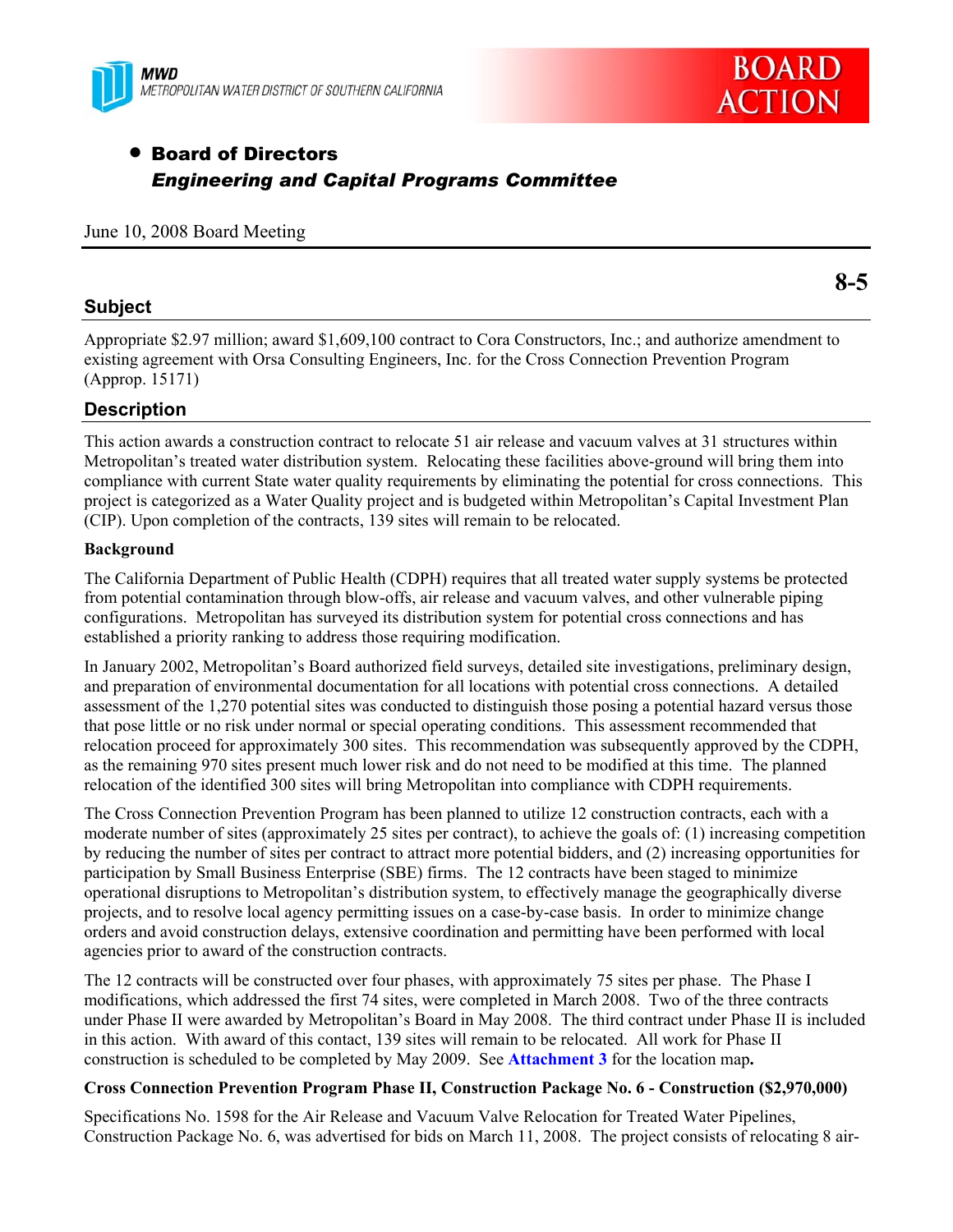release valves and 43 air-vacuum relief valves from underground vaults at 31 sites along five feeders located within six cities. The work includes removal of lead and PCB-containing materials, and asbestos flange gaskets. As shown in **Attachment 2**, five bids were received and opened on April 15, 2008. The low bid from Cora Constructors, Inc., in the amount of \$1,609,100, complies with the requirements of the specifications. The four higher bids ranged from approximately \$1.9 million to \$2.0 million. The engineer's estimate was \$2.2 million. For this contract, Metropolitan has established an SBE participation level of at least 25 percent of the bid amount. Cora Constructors, Inc. has committed to meet this requirement.

Staff has investigated the difference between Cora's bid, the four other bids, and the engineer's estimate. Staff believes that the difference is primarily due to Cora's extra efforts to obtain competitive supply quotes on steel pipe/fittings and subcontractor bids on the asbestos abatement. In addition, Cora believes that its plan to complete the work in six phases, concentrating efforts on four to six relocations in each phase, is more efficient than working on each site sequentially. Staff has contacted three references for which Cora performed similar work, and these clients indicated satisfaction with Cora's work.

Construction management of the contract will be performed by Metropolitan staff. The anticipated cost of inspection as a percentage of the total construction cost is approximately 17 percent. Engineering Services' goal for inspection of contracts with construction cost less than \$3 million is 9 to 15 percent. The inspection budget is higher than the goal due to the multiple construction sites located over a wide area, the large number of agencies with whom coordination is required, and the additional effort necessary to ensure that local neighbor concerns are addressed.

This action appropriates \$2.97 million in budgeted funds and awards a \$1,609,100 construction contract to Cora Constructors, Inc. In addition to the amount of the contract, the appropriated funds include \$350,000 for field support by Metropolitan forces; \$337,000 for construction inspection; \$298,000 for all other staff and consultant support; and \$375,900 for remaining budget. The Metropolitan field support includes \$75,000 for water quality sampling and laboratory testing; and \$275,000 to provide contractor access to Metropolitan structures and to isolate individual construction sites from active Metropolitan feeders. For this contract, the complex interconnections of multiple valves at nine of the sites will require Metropolitan field staff to frequently operate the valves, so that the sites remain operational as the contractor works on adjacent valves. The other support activities include \$81,000 for permitting with six cities and other local agencies, and for external relations with adjacent businesses and property owners; \$34,000 for environmental monitoring; \$40,000 for project management; \$48,000 for review of submittals; \$65,000 for technical support by the design consultant, Orsa Consulting Engineers, Inc., as discussed below; and \$30,000 for preparation of as-built drawings.

#### **Technical Support during Construction** - **Amendment to Existing Agreement**

Orsa Consulting Engineers, Inc. performed design of Construction Package No. 6. As the engineer of record, Orsa is recommended to provide technical support during construction of the contract. The consultant will review submittals received from the contractors, respond to requests for information, and advise inspectors on technical issues as they may arise. Orsa was selected through a competitive process (Request for Qualifications No. 654), and the design work was performed under a board-authorized agreement. Amendment of the existing Orsa agreement is consistent with the agreement's scope of work and with the planned approach for project implementation. For this agreement, Metropolitan has established an SBE participation level of 25 percent.

This action authorizes an increase of \$65,000 to the existing agreement with Orsa, for a new not-to-exceed total of \$1,435,000, to provide technical support during construction of Construction Package No. 6.

This project is consistent with Metropolitan's goals for sustainability by protecting distribution system water quality, in order to maintain safe water deliveries in the future. This project has been evaluated and recommended by Metropolitan's CIP Evaluation Team and funds have been included within the fiscal year 2008/09 capital budget. See **Attachment 1** for the Financial Statement.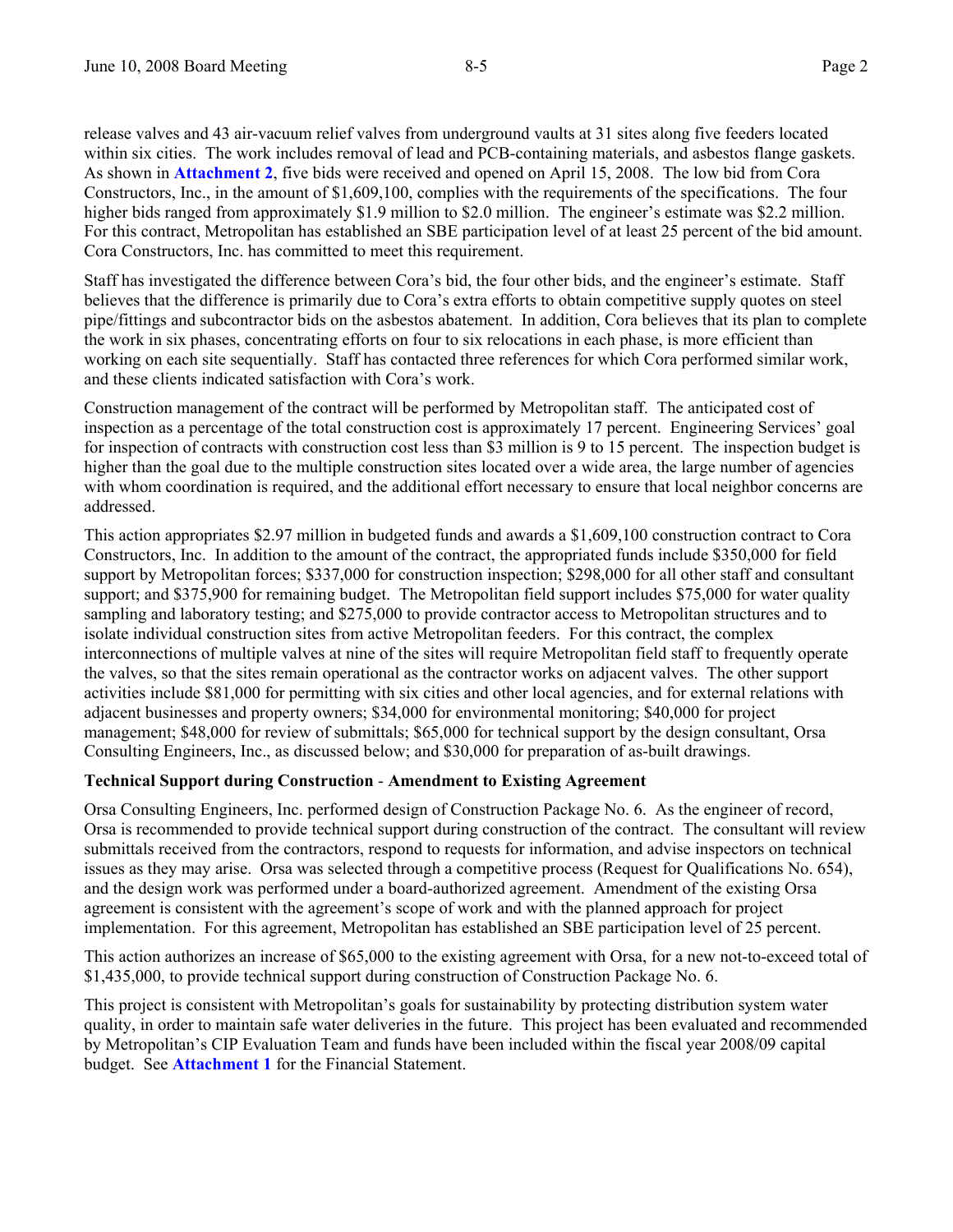### *Project Milestones*

May 2009 – Complete Phase II Construction

April 2009 - Begin Phase III Construction

Dec. 2010 - Complete Phase III Construction

Jan 2011 - Begin Phase IV Construction

April 2012 - Complete Phase IV Construction

## **Policy**

Metropolitan Water District Administrative Code Section 5108: Appropriations

Metropolitan Water District Administrative Code Section 8121: General Authority of the General Manager to Enter Contracts

## **California Environmental Quality Act (CEQA)**

CEQA determination for Option #1:

To comply with CEQA and the State CEQA Guidelines, Metropolitan as the Lead Agency prepared a Mitigated Negative Declaration (MND) for the Cross-Connection Prevention Program. The MND was distributed for a 30-day public review period that began on November 3, 2003. The Board later adopted the MND and the Mitigation Monitoring and Reporting Program (MMRP) on September 14, 2004. The present board action is solely based on authorizing construction and not on any changes to the approved project itself. Hence, the previously adopted environmental documentation in conjunction with the current action fully complies with CEQA and the State CEQA Guidelines. Accordingly, no further environmental documentation is necessary for the Board to act on with respect to the proposed action.

The CEQA determination is: Determine that the proposed action has been previously addressed in the adopted 2004 MND and the MMRP and that no further environmental analysis or documentation is required.

CEQA determination for Option #2:

None required

## **Board Options**

#### **Option #1**

Adopt the CEQA determination and

- a. Appropriate \$2.97 million in budgeted funds;
- b. Award a \$1,609,100 contract to Cora Constructors, Inc. for the Cross Connection Prevention Program; and
- c. Authorize increase of \$65,000 to the existing agreement with Orsa Consulting Engineers, Inc. for an amount not to exceed a total of \$1,435,000.

**Fiscal Impact:** \$2.97 million of budgeted funds under Approp. 15171

**Business Analysis:** This option will continue Metropolitan's progress to achieve compliance with CDPH requirements for cross connection prevention**.** 

#### **Option #2**

Do not award the contract and re-advertise in an attempt to receive more favorable bids.

**Fiscal Impact:** None

**Business Analysis:** This option would then delay completion of the Phase II construction and may or may not result in more favorable bids.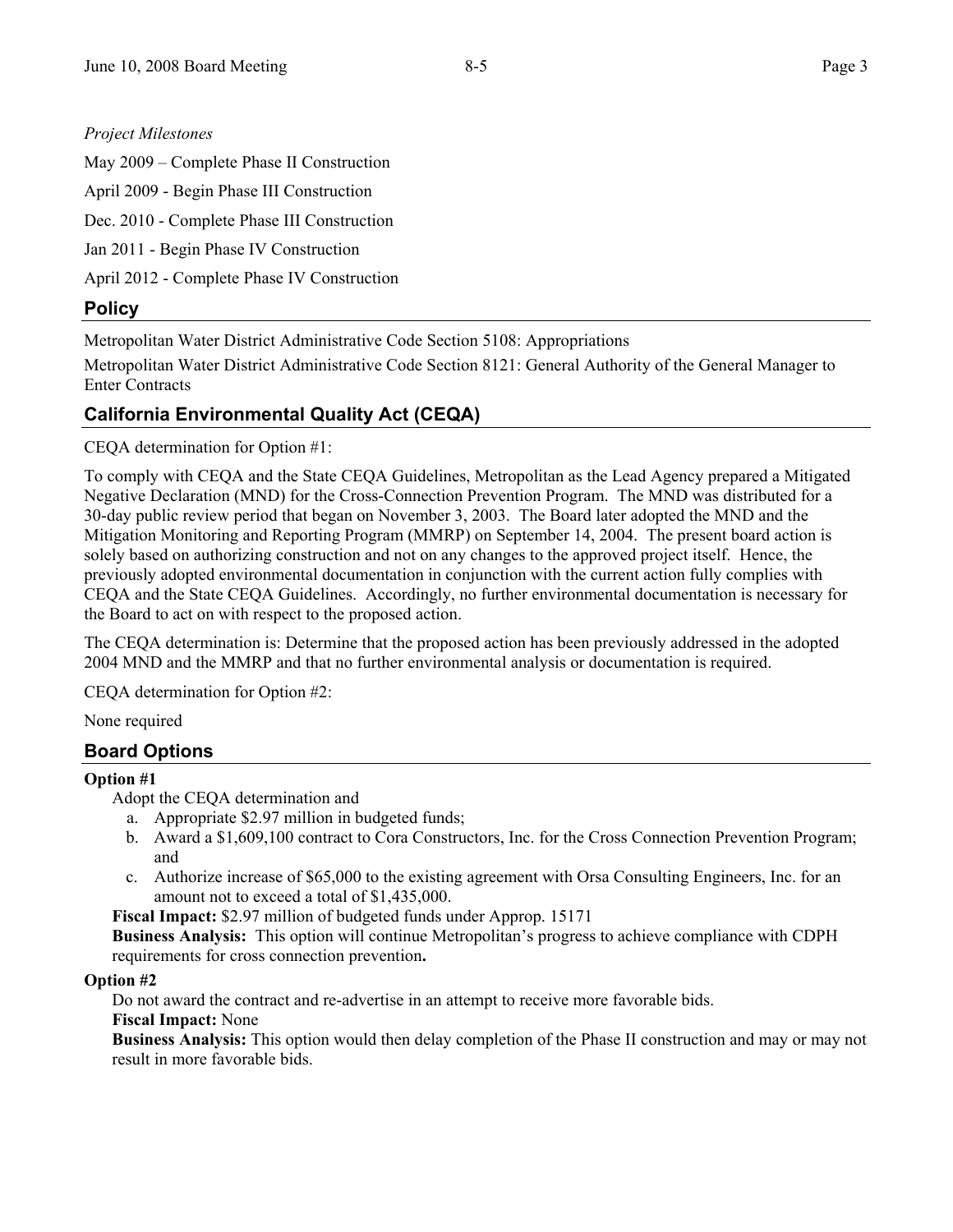## **Staff Recommendation**

Option #1

5/17/2008 *Roy L. Wolfe Date* 

*Manager, Corporate Resources* 

C. Man 5/22/2008

*for Jeffrey Kightlinger Debra C. Man General Manager* 

*Date* 

**Attachment 1 – Financial Statement Attachment 2 – Abstract of Bids** 

**Attachment 3 – Location Map** 

BLA #6125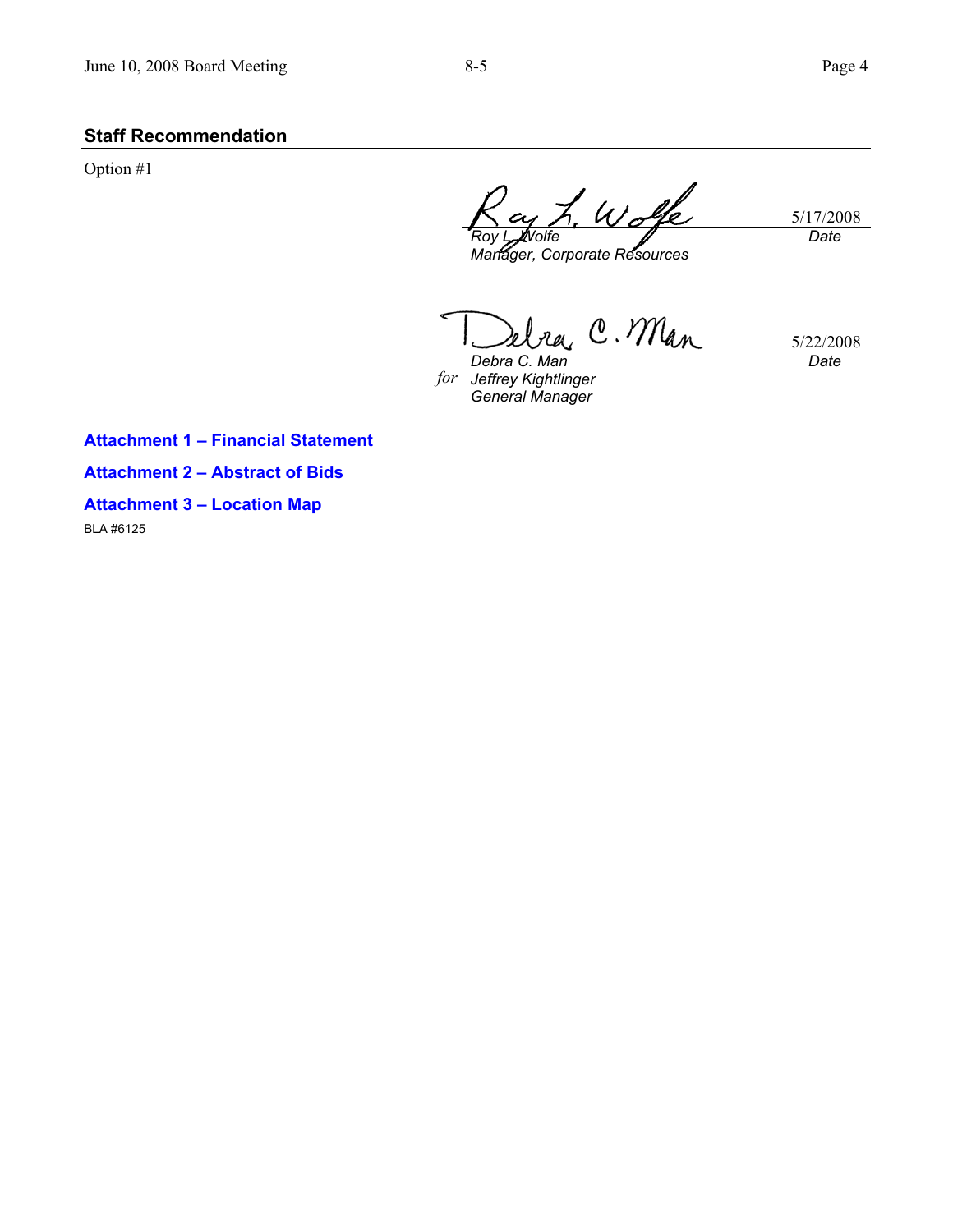## **Financial Statement for Cross Connection Prevention Program**

A breakdown of Board Action No. 7 for Appropriation No. 15171 is as follows:

|                                       | <b>Previous Total</b><br>Appropriated<br>Amount<br>(May 2008) |            | <b>Current Board</b><br><b>Action No. 7</b><br>(June 2008) |           | <b>New Total</b><br>Appropriated<br>Amount |            |
|---------------------------------------|---------------------------------------------------------------|------------|------------------------------------------------------------|-----------|--------------------------------------------|------------|
| Labor                                 |                                                               |            |                                                            |           |                                            |            |
| Studies and Investigations            | \$                                                            | 1,981,300  | \$                                                         |           | \$                                         | 1,981,300  |
| Owner Costs (Program mgmt, local      |                                                               |            |                                                            |           |                                            |            |
| agency coordination, env. monitoring) |                                                               | 4,313,845  |                                                            | 233,000   |                                            | 4,546,845  |
| Construction Inspection and Support   |                                                               | 746,000    |                                                            | 337,000   |                                            | 1,083,000  |
| Metropolitan Force Construction       |                                                               | 1,616,750  |                                                            | 335,000   |                                            | 1,951,750  |
| Materials and Supplies                |                                                               | 758,250    |                                                            | 5,000     |                                            | 763,250    |
| Incidental Expenses                   |                                                               | 155,000    |                                                            | 4,000     |                                            | 159,000    |
| Professional/Technical Services       |                                                               | 9,187,800  |                                                            |           |                                            | 9,187,800  |
| Orsa Cons. Engrs., Inc.               |                                                               |            |                                                            | 65,000    |                                            | 65,000     |
| Right of Way                          |                                                               | 301,000    |                                                            |           |                                            | 301,000    |
| Equipment Use                         |                                                               | 320,300    |                                                            | 6,000     |                                            | 326,300    |
| Contracts                             |                                                               | 9,109,755  |                                                            | 1,609,100 |                                            | 10,718,855 |
| Remaining Budget                      |                                                               | 602,000    |                                                            | 375,900   |                                            | 977,900    |
| <b>Total</b>                          | $\boldsymbol{\mathsf{S}}$                                     | 29,092,000 | \$                                                         | 2,970,000 | $\mathbb S$                                | 32,062,000 |

## **Funding Request**

| <b>Program Name:</b>              | <b>Cross Connection Prevention Program</b>                    |                                  |                               |  |  |  |
|-----------------------------------|---------------------------------------------------------------|----------------------------------|-------------------------------|--|--|--|
| <b>Source of Funds:</b>           | Revenue Bonds, Replacement and Refurbishment or General Funds |                                  |                               |  |  |  |
| <b>Appropriation No.:</b>         | 15171                                                         | <b>Board Action No.:</b>         |                               |  |  |  |
| <b>Requested Amount:</b>          | 2,970,000<br>œ<br>D                                           | <b>Capital Program No.:</b>      | 15171-W                       |  |  |  |
| <b>Total Appropriated Amount:</b> | 32,062,000                                                    | <b>Capital Program Page No.:</b> | $E-32$                        |  |  |  |
| <b>Total Program Estimate:</b>    | 53,400,000<br>S                                               | <b>Program Goal:</b>             | Regulatory – Water<br>Quality |  |  |  |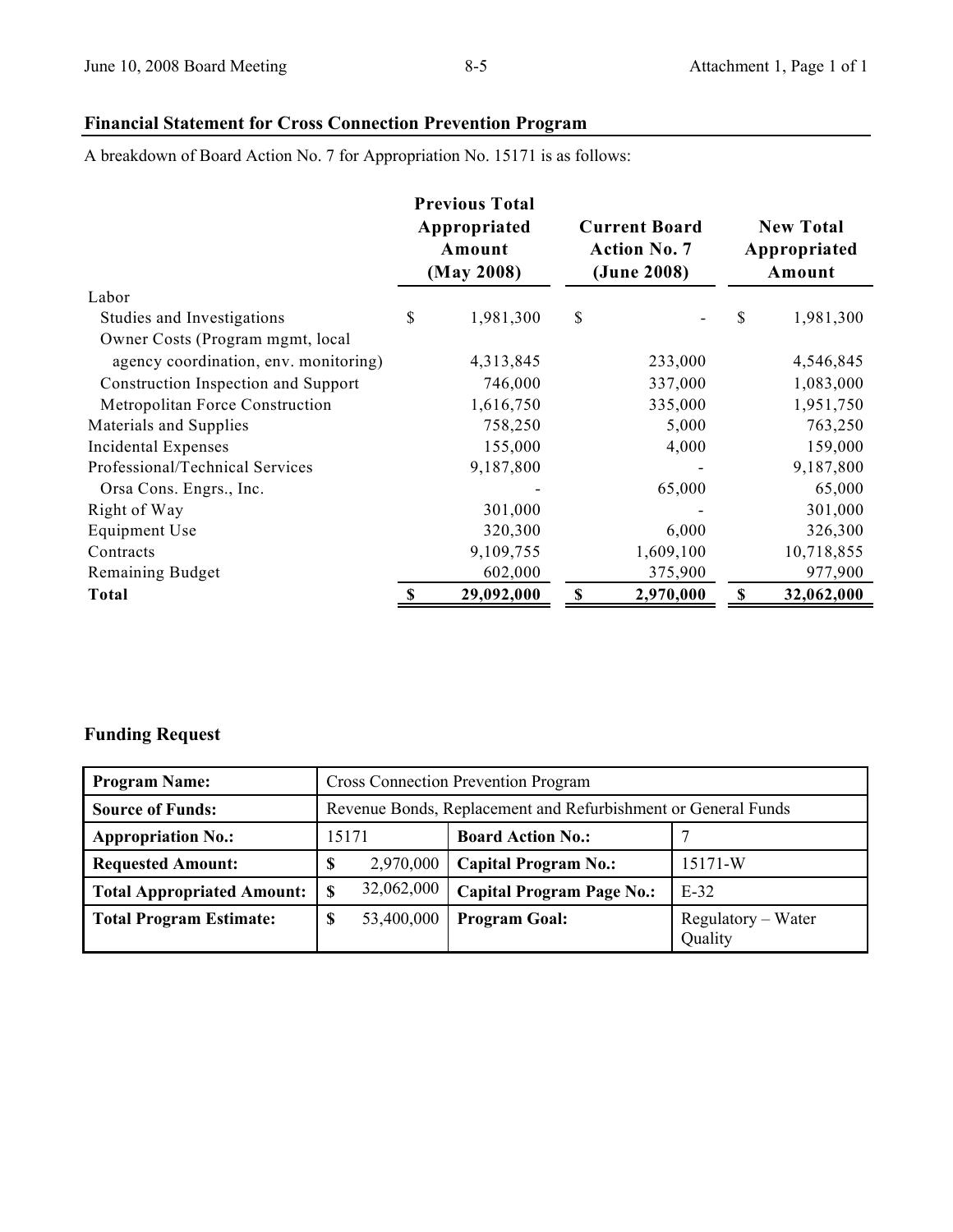#### **The Metropolitan Water District of Southern California**

#### **Abstract of Bids Received on April 15, 2008 at 2:00 P.M.**

#### **Specifications No. 1598**

#### **Air Release and Vacuum Valve Relocation for Treated Water Pipelines, Construction Package No. 6**

This package consists of construction to relocate existing air release and vacuum valves from subsurface vaults on the treated water distribution system to above-ground locations to prevent potential cross connections at 30 sites.

#### **Engineer's Estimate: \$2,254,500**

| <b>Bidder and Location</b>                | <b>Total Bid</b> | <b>SBE \$</b> | SBE % | Met SBE* |
|-------------------------------------------|------------------|---------------|-------|----------|
| Cora Constructors, Inc., Palm Desert, CA  | 1,609,100<br>S   | \$1,609,100   | 100   | yes      |
| Steve P. Rados, Inc. Santa Ana, CA        | 1,872,500<br>\$  |               |       |          |
| Cedro Construction, Inc., Santa Paula, CA | 1,937,237<br>\$  |               |       |          |
| PPC Construction, Inc., Los Angeles, CA   | 1,975,000<br>S   |               |       |          |
| Abhe & Svoboda, Inc., Alpine, CA          | 1,977,100<br>S   |               |       |          |

\* SBE (Small Business Enterprise) participation set at 25 percent